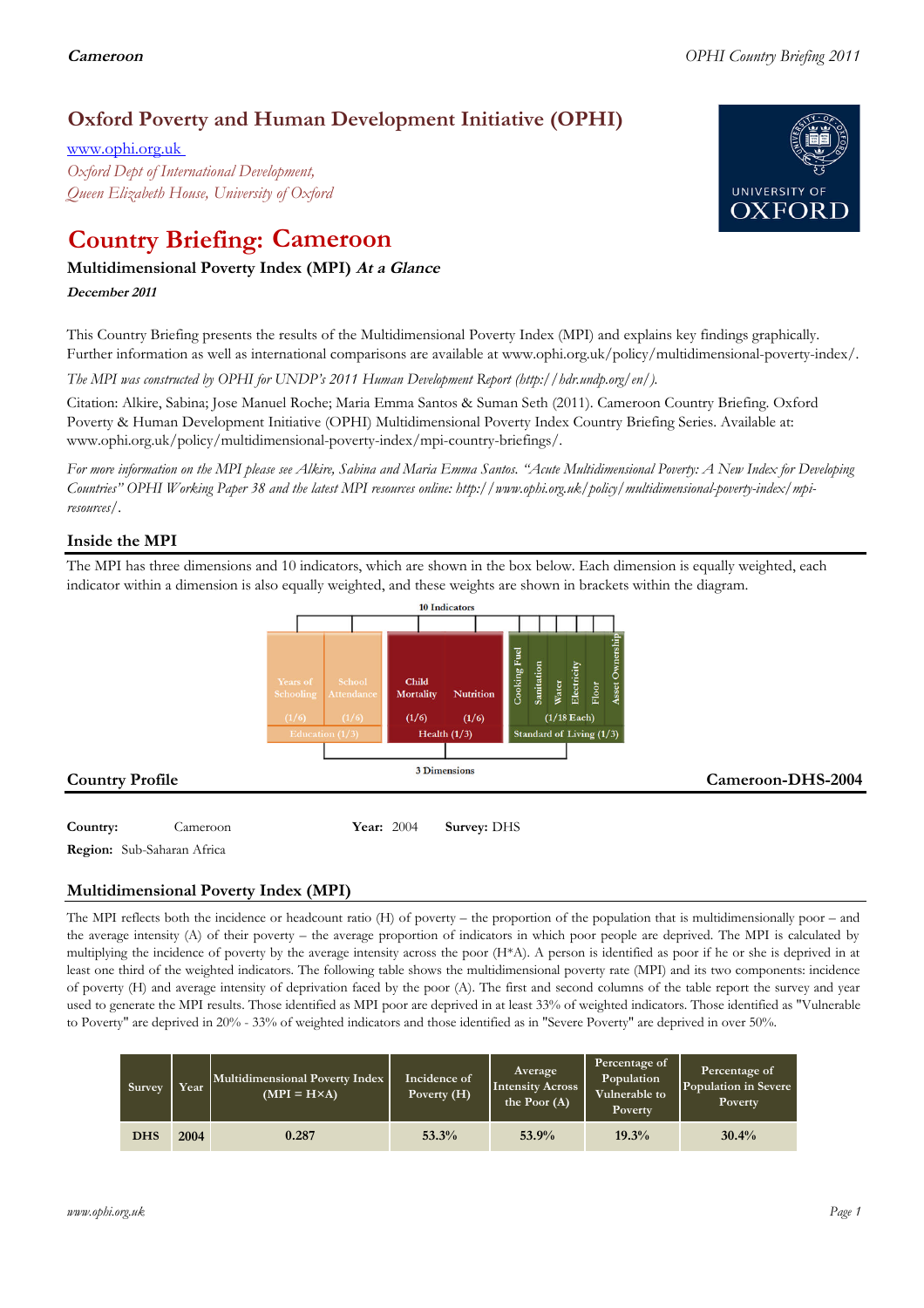#### **Comparing the MPI with Other Poverty Measures**

Column chart A compares the poverty rate using the MPI with three other commonly used poverty measures. The height of the first column denotes the percentage of people who are MPI poor (also called the incidence or headcount ratio). The second and third columns denote the percentages of people who are poor according to the \$1.25 a day income poverty line and \$2.00 a day line, respectively. The final column denotes the percentage of people who are poor according to the national income poverty line. The table on the right-hand side reports various descriptive statistics for the country. The statistics shaded in khaki/olive are taken from the year closest to the year of the survey used to calculate the MPI. The year is provided below each column in chart A.



|                |                         | Summary                                                                      |          |  |  |
|----------------|-------------------------|------------------------------------------------------------------------------|----------|--|--|
| erty Measures  |                         | Multidimensional Poverty Index<br>0.287                                      |          |  |  |
|                |                         | Percentage of MPI Poor (H)                                                   | 53.3%    |  |  |
|                |                         | Average Intensity of Deprivation (A)                                         | 53.9%    |  |  |
|                | 39.9%                   |                                                                              |          |  |  |
| 30.4%          |                         | Percentage of Income Poor (\$1.25 a day) <sup><math>\ddagger</math></sup>    | $9.6\%$  |  |  |
|                |                         | Percentage of Income Poor (\$2.00 a day) <sup><math>\bar{x}</math></sup>     | $30.4\%$ |  |  |
|                |                         | Percentage of Poor (National Poverty Line) <sup>#</sup>                      | $39.9\%$ |  |  |
|                |                         | Human Development Index 2011*                                                | 0.482    |  |  |
| US\$2 a day    | <b>National Poverty</b> | $HDI$ rank*                                                                  | 150      |  |  |
| 2007           | Line<br>2007            | $HDI category*$                                                              | Low      |  |  |
| <b>Aeasure</b> |                         | $\pm$ The World Bank (2011). "World Development Indicators." Washington, DC. |          |  |  |
|                |                         | * UNDP (2011). "Human Development Report", Statistical Table 1. New York.    |          |  |  |

te: For population figures and numbers of MPI poor people, consult the tables on OPHI's te: http://www.ophi.org.uk/policy/multidimensional-poverty-index/

#### **Comparing the MPI with Other Poverty Measures**

Column chart B shows the percentage of people who are MPI poor (also called the incidence or headcount) in the 109 developing countries analysed. The column denoting this country is dark, with other countries shown in light grey. The dark dots denote the percentage of people who are income poor according to the \$1.25 a day poverty line in each country. The graph above tells you the year this data comes from. Dots are only shown where the income data available is within three years of the MPI survey year.



**B. Headcounts of MPI Poor and \$1.25/day Poor**

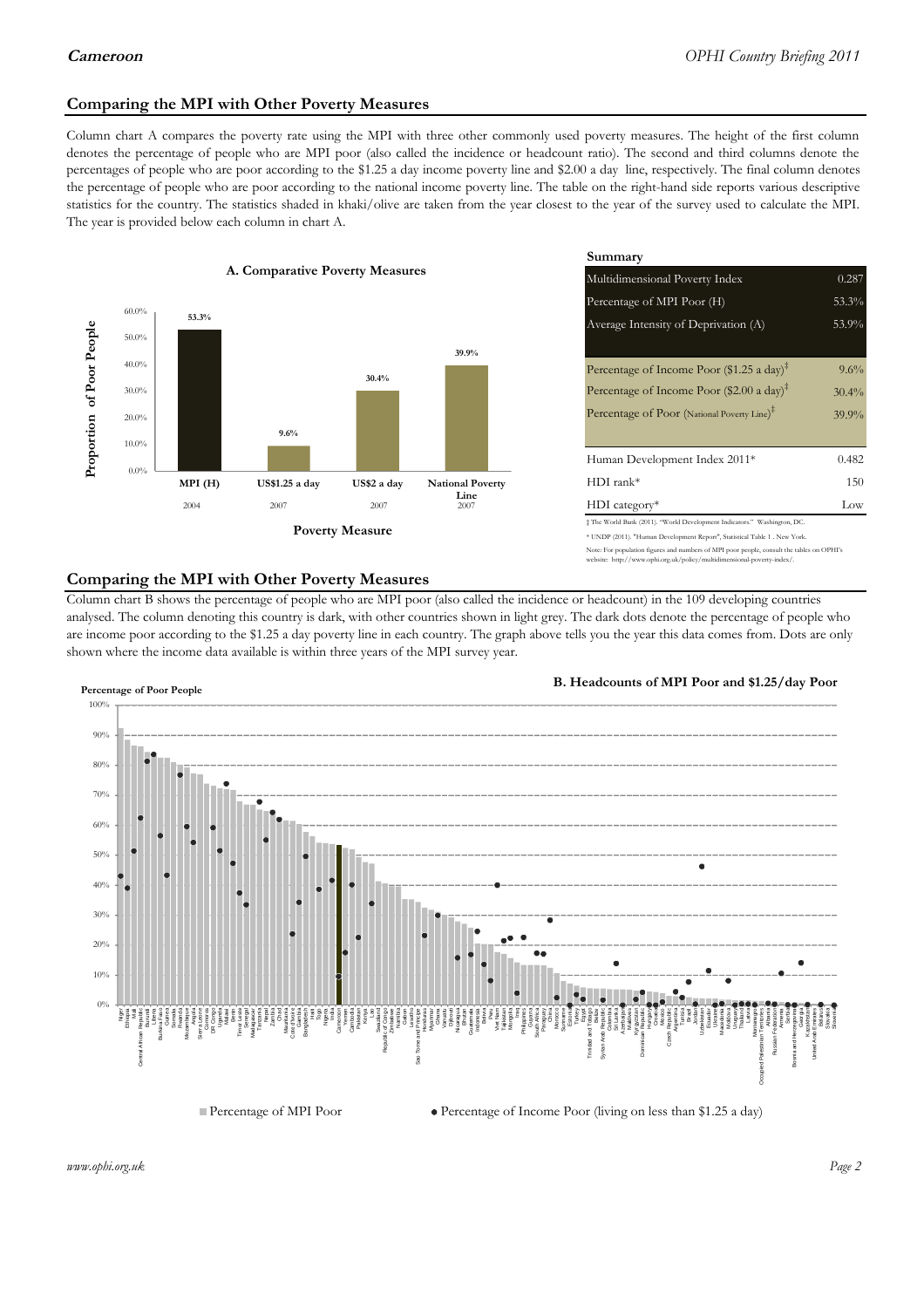#### **Incidence of Deprivation in Each of the MPI Indicators**

The MPI uses 10 indicators to measure poverty in three dimensions: education, health and living standards. The bar chart to the left reports the proportion of the population that is poor and deprived in each indicator. We do not include the deprivation of non-poor people. The spider diagram to the right compares the proportions of the population that are poor and deprived across different indicators. At the same time it compares the performance of rural areas and urban areas with that of the national aggregate. Patterns of deprivation may differ in rural and urban areas.







#### **Composition of the MPI**

The MPI can be broken down to see directly how much each indicator contributes to multidimensional poverty. The following figure shows the composition of the MPI using a pie chart. Each piece of the pie represents the percentage contribution of each indicator to the overall MPI of the country. The larger the slice of the pie chart, the bigger the weighted contribution of the indicator to overall poverty.

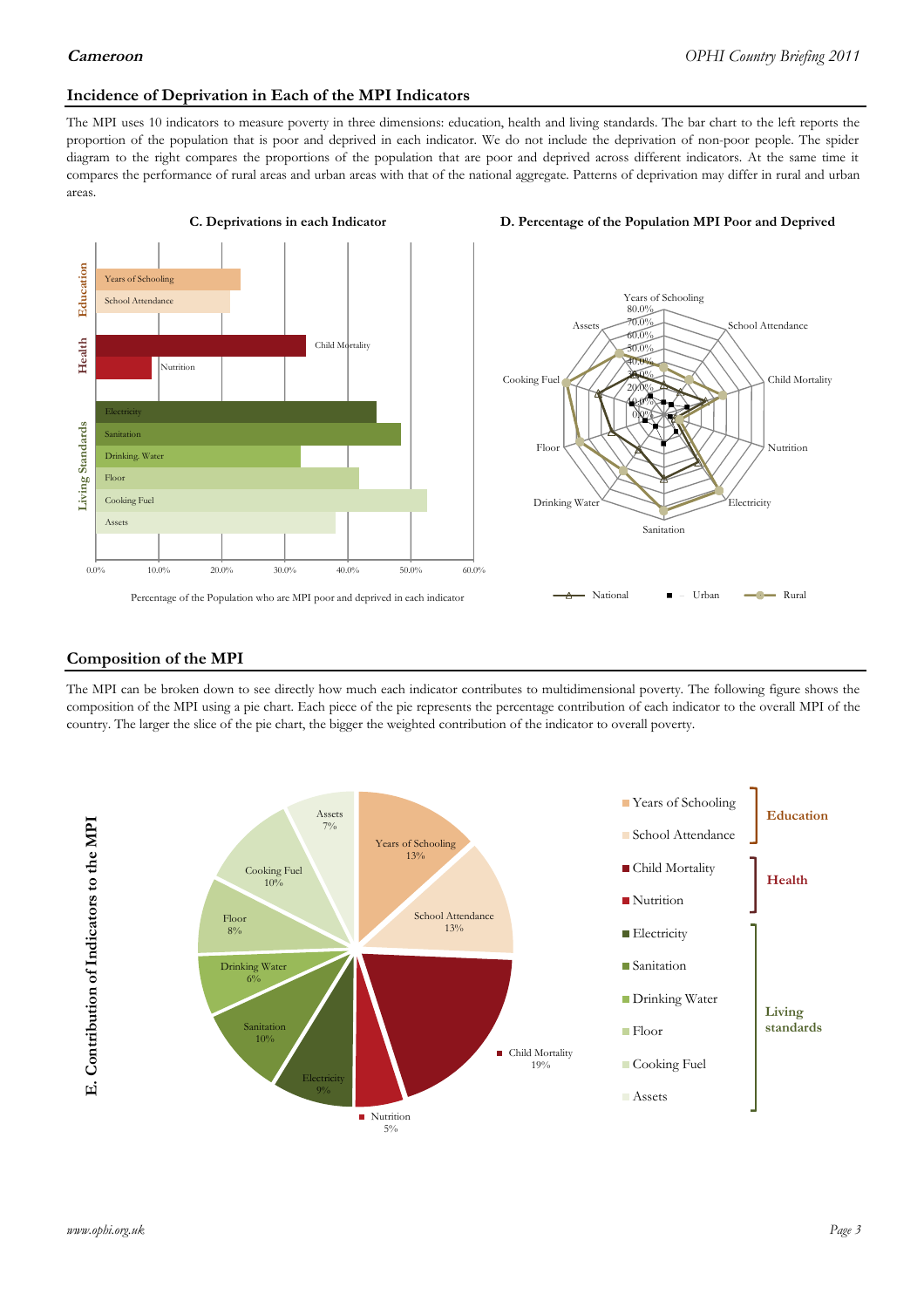#### **Decomposition of MPI by Region**

The MPI can be decomposed by different population subgroups, then broken down by dimension, to show how the composition of poverty differs between different regions or groups. On the left-hand side of column chart F, the height of each of the three bars shows the level of MPI at the national level, for urban areas, and for rural areas, respectively. Inside each bar, different colours represent the contribution of different weighted indicators to the overall MPI. On the right-hand side of column chart F, the colours inside each bar denote the percentage contribution of each indicator to the overall MPI, and all bars add up to 100%. This enables an immediate visual comparison of the composition of poverty across regions.





#### **Intensity of Multidimensional Poverty**

Recall that i) a person is considered poor if they are deprived in at least one third of the weighted indicators and ii) the intensity of poverty denotes the proportion of indicators in which they are deprived. A person who is deprived in 100% of the indicators has a greater intensity of poverty than someone deprived in 40%. The following figures show the percentage of MPI poor people who experience different intensities of poverty. The pie chart below breaks the poor population into seven groups based on the intensity of their poverty. For example, the first slice shows deprivation intensities of greater than 33% but strictly less than 40%. It shows the proportion of poor people whose intensity (the percentage of indicators in which they are deprived) falls into each group. The column chart H reports the proportion of the population in a country that is poor in that percentage of indicators or more. For example, the number over the 40% bar represents the percentage of people who are deprived in 40% or more indicators.



**G. Intensity of Deprivation Among MPI Poor**



Intensity of Poverty